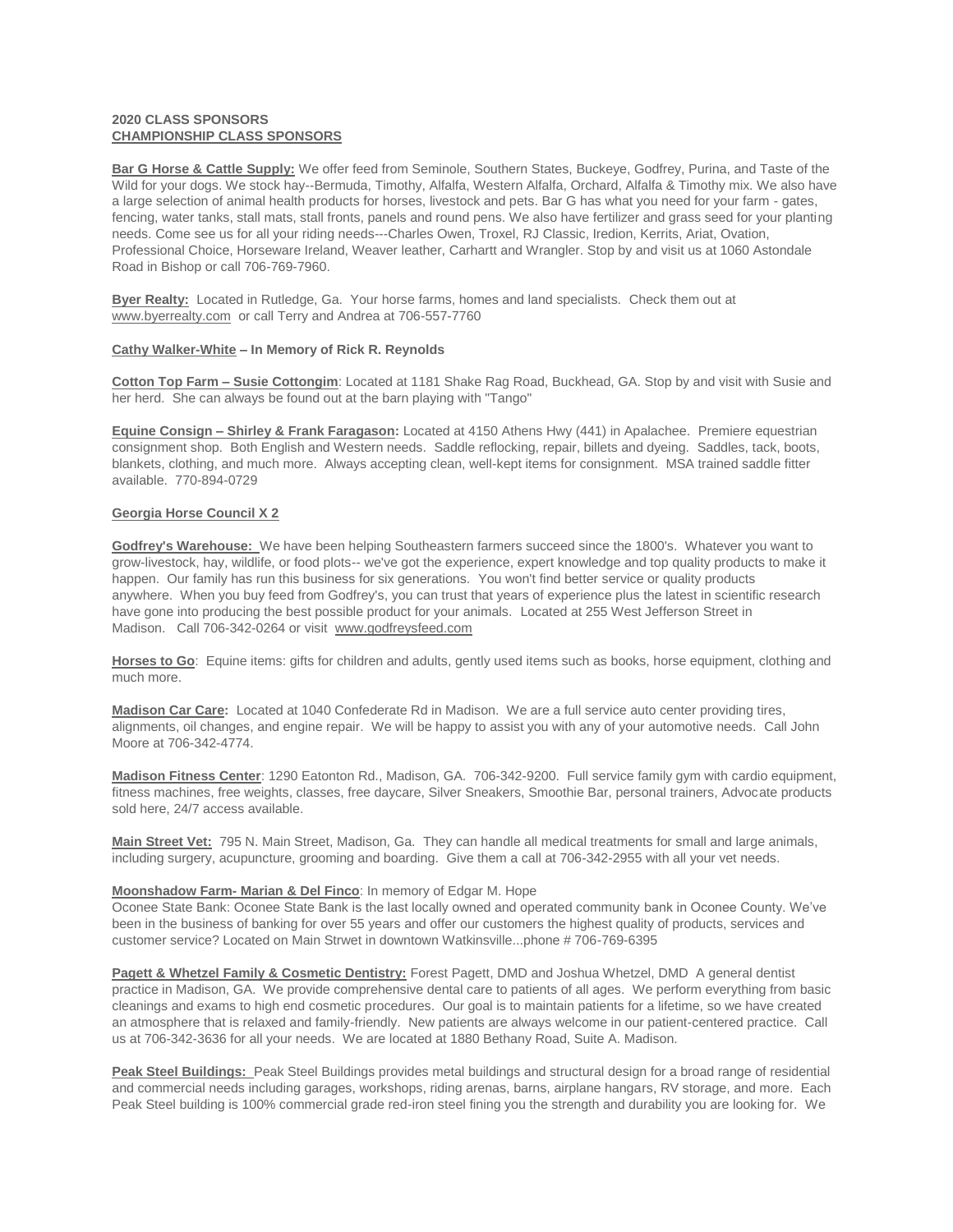can provide any size building you may need along with a huge selection of accessories including overhead doors, insulation, and skylights. They are located in Madison, Georgia. Give them a call at 706-342-9795.

**Pet Supplies Plus** – Mark Martin: Owner of Pet Supplies Plus in Athens. Can supply dog, cat, fish and small animal food and needs. We also have a groomer (dog) and a dog self wash area to offer in store.

**Pet Wants:** Madison/Lake Oconee. Two locations serving Madison at 1400 Eatonton Rd, Suite 600 and Eatonton at 103 Clark Circle, Suite 600, 706-521-2998.

**Piedmont Equine Associates:** We are a full service equine ambulatory veterinary practice, offering routine care, lameness evaluation, reproductive and dentistry services. We are accepting new clients and offer 24 hour emergency care. Phone 706-752-1818 for services or visit our website for more information on our practice [\(www.piedmontequine.com\)](https://kel-mac.us9.list-manage.com/track/click?u=360fa488a08b6e40167450249&id=a460353bf7&e=9579edd11e). We invite you to visit our Facebook page for daily updates, pictures and videos. Daniel R. Pike, DVM; and John R. Elliott, DVM; and Lianna Osborne, VMD.

**Promises Kept Stables:** TWH, Rocky Mountain, and Spotted Saddle Horses for sale. Championship bloodlines. Call 706- 342-1989

**Social Circle Ace** – Leslie Reeder & Lendon Reeder: Your everything store; hardware, lumber and many stallation services including windows, garage doors & much more.

**State Farm Insurance** – Ed Freeman State Farm Insurance: Stop by and visit with Ed Freeman for all your insurance needs. Home, farm, auto or trailers—he has what you need. [ed@madisonsfagent.com,](mailto:ed@madisonsfagent.com) 706-438-1590 in Madison County.

**The Creative Mark:** Your visit to historic Madison is not complete without a stroll through The Creative Mark. View paintings and crafts by over 40 local and regional artists. Hand crafted items for your gift giving. Equine gifts available also. Talk to their professional framer about your custom framing needs. All work done on site. Located at 165 S. Main Street in Madison. Give Joy or Joe Houston a call at 706-342-2153.

**The Stock Market Country Store:** Located at 4479 Ga Highway 20 SE in Conyers. The Stock Market has been servicing the needs of animals and the people who love them since 1993. Locally owned and operated, The Stock Market offers delivery as well as the retail store. Open seven days a week. One of the largest dealers in the state for Southern States, Nutrena, Triple Crown and Seminole feeds. See us today for your feed, hay and shavings needs. 770-483-8620 **Watkinsville Service Center:** Located on Hwy. 15 S., Greensboro Hwy. just outside of Watkinsville, Call Darcy at 706- 769-8334. For all your car and truck repair and maintenance. All makes and models/foreign and domestic.

### **REGULAR CLASS SPONSORS**

**3 Heart's Farm – Chuck Kimbell:** 3 Hearts Farm (Herndon-Kimbell-Akins) has been a family farm for over 50 years that spans four generations. We specialize in "breed specific" commercial beef cattle. For more information go to 3 heartsfarm.com.

**4 Bridges Farm** – **Valerie Puryear**: Member and supporter of Kel-Mac.

**Brooker Farrier Service:** Providing farrier service for 29 years around the Madison and Social Circle area. For all your horseshoeing needs call Chris Brooker at 770-815-5937.

**CCCC Farm - Jim & Barbara Cumming**: Friends of Kel-Mac Saddle Club. Home of Sherlock, Maggie and Tabor. Along with dog, cats, chickens and the occasional possum or raccoon that wanders by.

**Clear Water Troughs – Sharon Wood:** Sell tablets that keep algae and mosquitos under control in your water troughs. Clearwatertroughs.com

**Coon Mountain Farm – Helen Wenner**: Located at 2941 Flat Rock Rd in Watkinsville. We are a small horse boarding facility in Watkinsville offering pasture board or shared paddocks, all with shade or run-ins. Emergency stall care available. Round pen and separate area for flatwork and jumping practice. Call or e-mail for rates. hwenner2941@gmail.com or call Helen Wenner at 706-769-6036.

**Cotton Top Farm – Susie Cottongim**: Located at 1181 Shake Rag Road, Buckhead, GA. Stop by and visit with Susie and her herd. She can always be found out at the barn playing with "Tango"